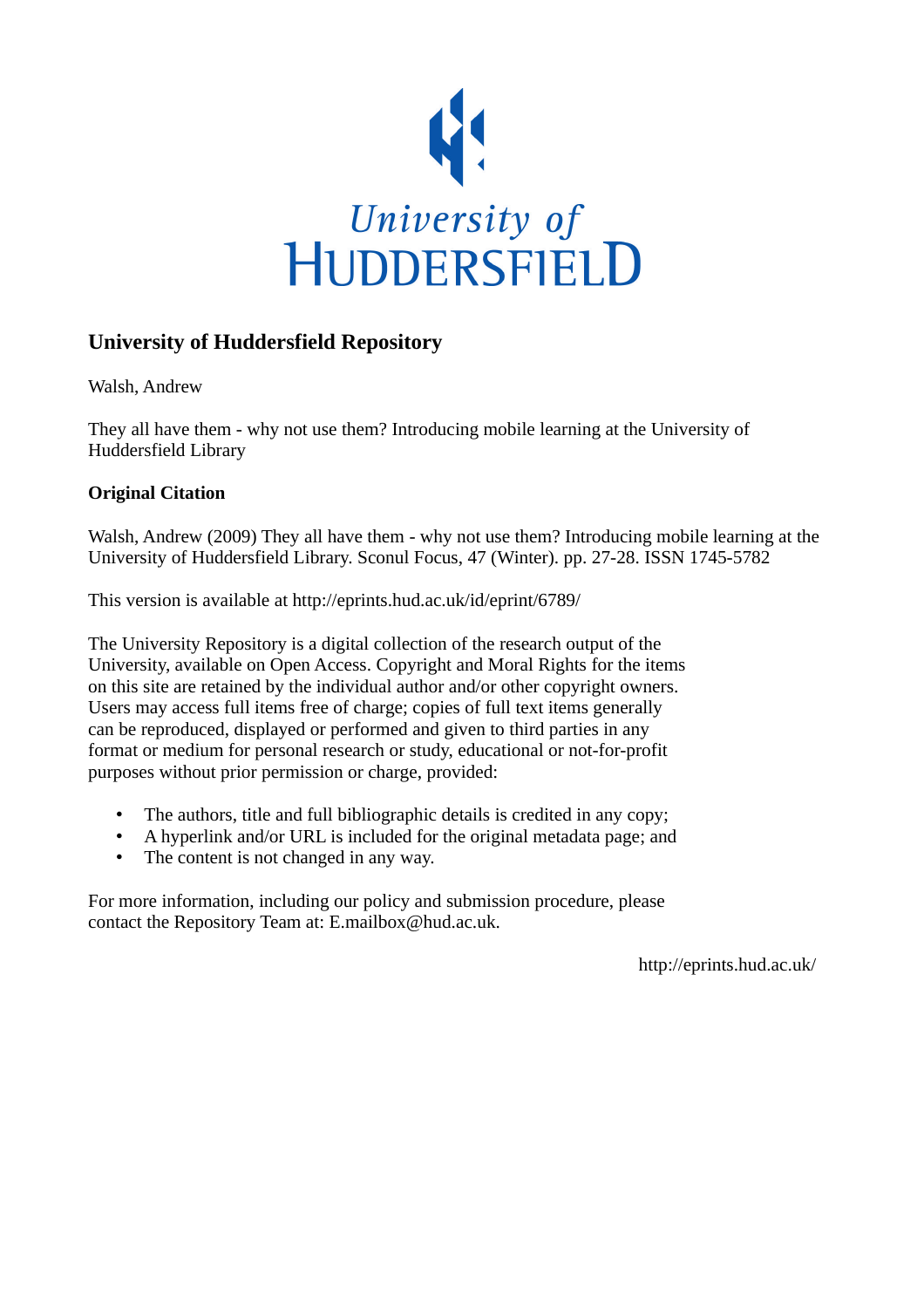**They all have them – why not use them? Introducing mobile learning at the University of Huddersfield Library**



Andrew Walsh *Senior Assistant Librarian, University of Huddersfield Library Tel: 01484 472052 E-mail: A.P.Walsh@hud.ac.uk* 

### **INTRODUCTION**

Practically all our students seem to have mobile phones, constantly switched on, continually on their person – whatever warning signs we put up in our libraries! Thanks to the CILIP UC&R (University, College and Research Libraries) Group innovation award 2009, I've been investigating ways of using these near-ubiquitous devices to deliver information skills materials direct to our students.

# **Library tips by text message**

This autumn term (2009/10) we're using library inductions, e-mails to all students and various other promotional routes to encourage our first-year students to sign up to a series of library tips delivered by SMS (short message service, or 'text message') directly to their phones. This will reinforce the messages we give in our face-to-face inductions as well as on our online induction web pages, 'The Basics' (http://www.hud.ac.uk/cls/ thebasics). Many of the messages link to online materials, including pages on 'The Basics' site as well as specially produced mobile-friendly video.

They'll be able to register for this service by sending a text message to an online SMS portal. We'll then send out a welcome message, followed by a series of ten text messages lasting through the